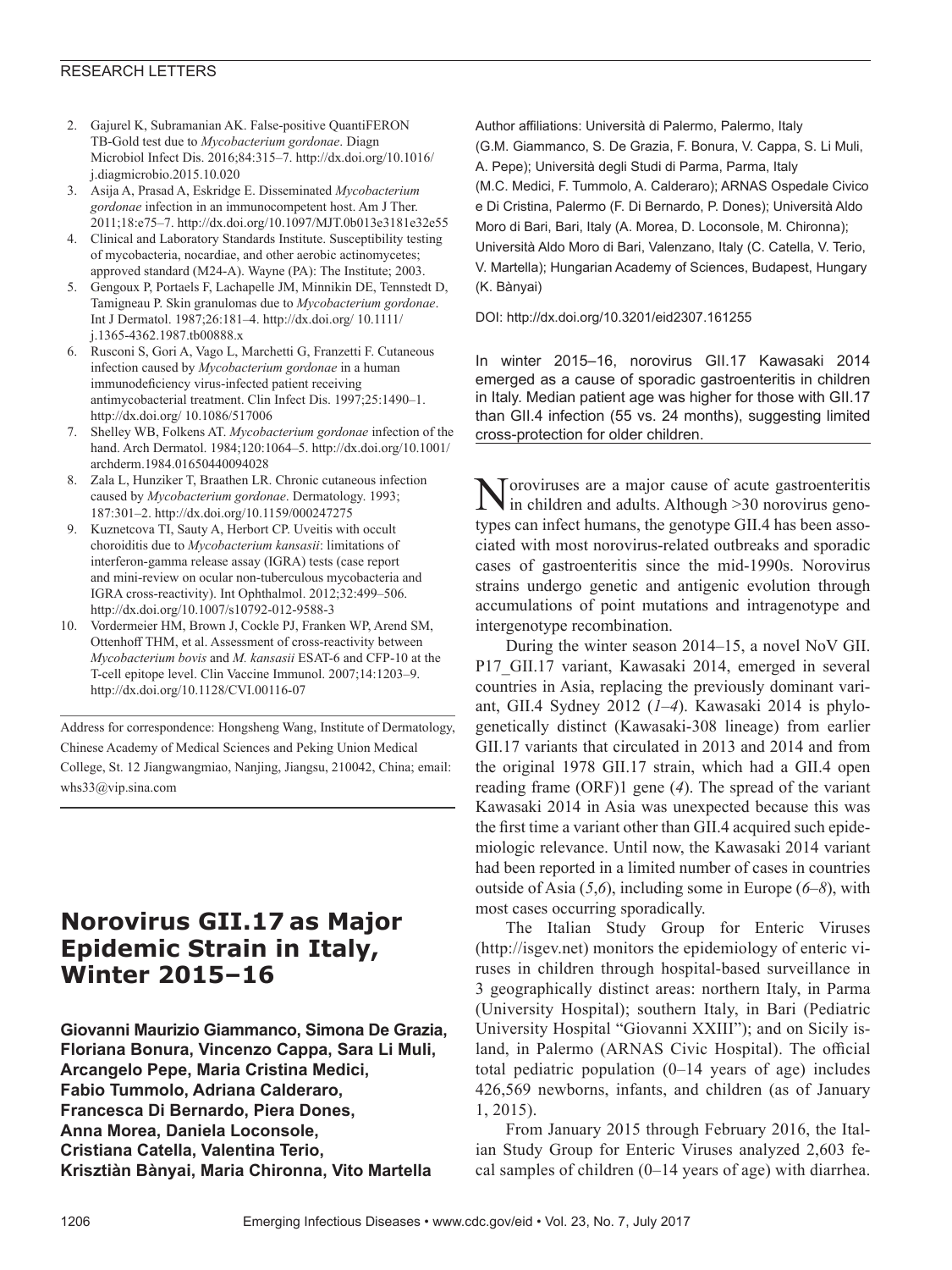The collection of fecal samples was part of the process of diagnosis of acute gastroenteritis, and we obtained verbal informed consent for analysis from families or caretakers. Norovirus prevalence was 12.8% (95/740) in Parma, 7.5% (95/1,273) in Bari, and 21.4% (126/590) in Palermo, yielding a calculated norovirus national prevalence of 12.1% (316/2,603).

We performed multitarget analysis in the diagnostic regions A (ORF1, polymerase) and C (ORF2, capsid) of the norovirus genome (*9*). We characterized a subset (57.6%; 182/316) of the 2015–16 norovirus-positive samples either completely (44.0%; 139) or partially (13.6%; 43). Of the latter, 6 were characterized only in diagnostic region A (327 nt, at positions 4538–4865 relative to U07611 reference) and 37 only in diagnostic region C (342 nt, at positions 5307–5649 relative to U07611 reference) (Figure).

In 2015, norovirus GII.P17\_GII.17 Kawasaki 2014 was detected in 2 cases in February (*8*) and 1 in September, accounting for only 3.3% of the 90 norovirus-positive samples from 2015 that were fully typed; the recombinant strain GII.P4 New Orleans 2009\_GII.4 Sydney 2012

 $(38.9\%; 35/90)$  and the pandemic variant GII.Pe GII.4 Sydney 2012 (32.2%; 29/90) were predominant. Conversely, of the 49 strains fully typed for January and February 2016, the variant Kawasaki reached 18.4% (9/49) prevalence and represented the third most common strain in Italy, after GII.P4 New Orleans 2009\_GII.4 Sydney 2012 (34.7%; 17/49) and GII.Pe\_GII.4 Sydney 2012 (24.5%; 12/49). Occurrence of related cases or outbreaks was ruled out on the basis of the patients' anamnestic data.

We determined the sequence of a large portion of the genome at the 3′ end (3.2-kb, including partial ORF1 [822 nt], full-length ORF2 [1621 nt], and ORF3 [866 nt]) for 3 representative GII.P17\_GII.17 strains from this study (Gen-Bank accession nos. BA202/16–16: KX592170; PA31/2016: KX592171; and PA39/2016: KX592172). After phylogenetic analysis, the Kawasaki 2014 variants from Italy segregated into the Kawasaki-308 genetic subclade, together with other GII.P17 GII.17 sequences available in GenBank, including those of noroviruses detected in China and Hong Kong during 2014–15 and in the United States in November 2014 (*8*) (online Technical Appendix, https://wwwnc.cdc. gov/EID/article/23/7/16-1255-Techapp.pdf).



**Figure.** Norovirus genotypes for fully typed strains detected during January–December 2015 (A) and during January–February 2016 (B) in Italy by the Italian Study Group for Enteric Viruses surveillance system.